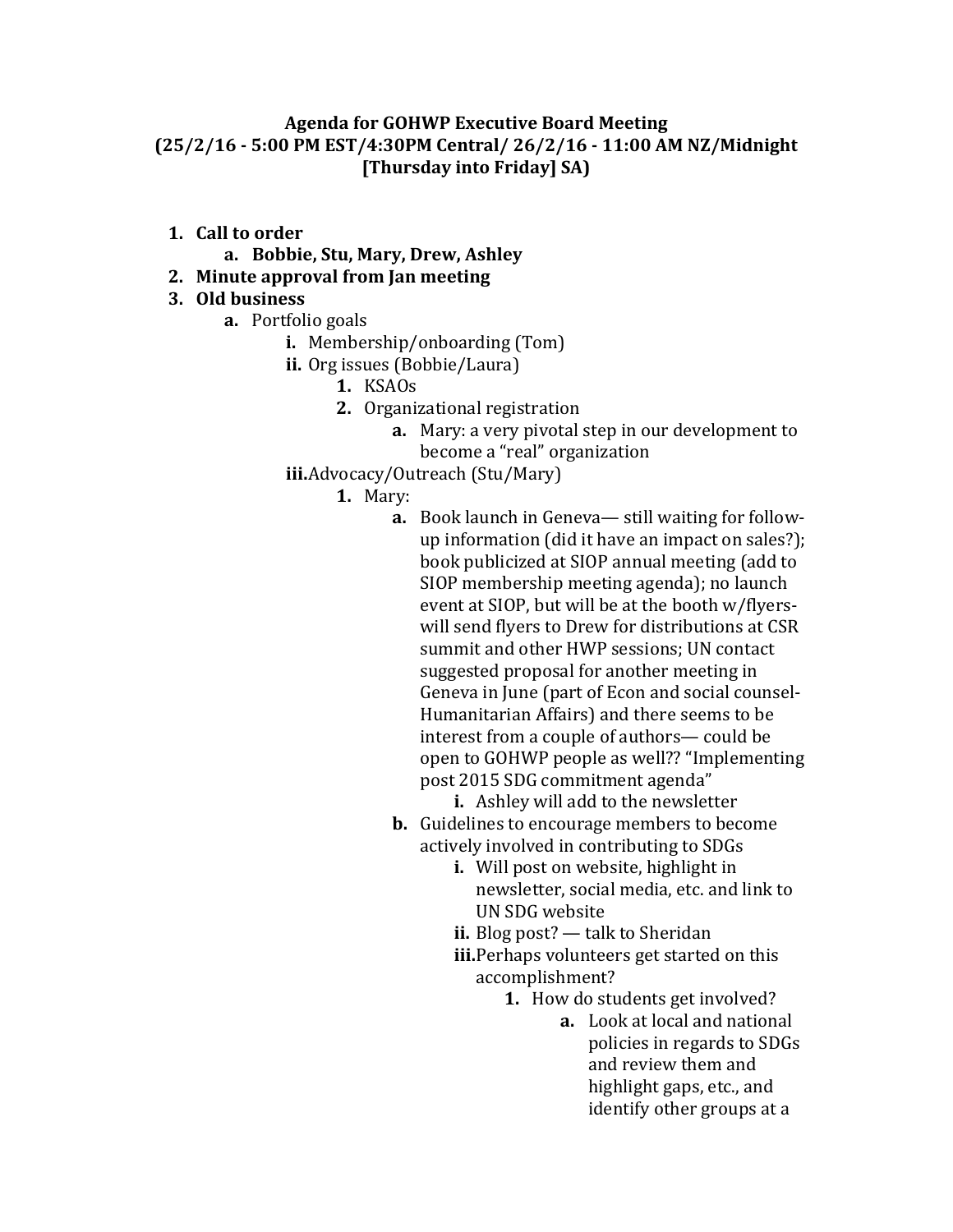country or regional level that are working on these initiatives, and create proposals or papers that could be submitted to local political entities, or even begin with academic environment to see who is working in alignment with SDG implementation and work with students and professors

## **2.** Stu:

- **a.** JOB special issue on HWP
	- **i.** Lots of papers in peer review system (will take at least a year), but a solid response
- **b.** GLOW invitations have been sent to potential hubs
	- **i.** Many positive responses— 20-40 university hubs
		- **1.** Results of living wage ordinances in cities (jobs, prosperity, working lives)— at SIOP, can we gather people to discuss?
			- **a.** Can we include this into the meeting agenda? Stu and Ashley come up with facilitating questions for annual meeting
		- **2.** OECD guidelines for multi-national enterprises
			- **a.** Call for proposals for meetings (Due 3/15/16)
				- **i.** Send a proposal to each from GOHWP regarding living wage
				- **ii.** Stu will pull the abstract together by March 15

**iv.**Networking (Chris/Tom)

- **v.** Website (Drew)
	- **1.** Website went down— hosted both on server and also on GoDaddy domains (4 domains— [gohwp.org,](http://gohwp.org/) .com, hummanworkpsy org and com) but it is a cost, so we need to decide if we need all 4 domains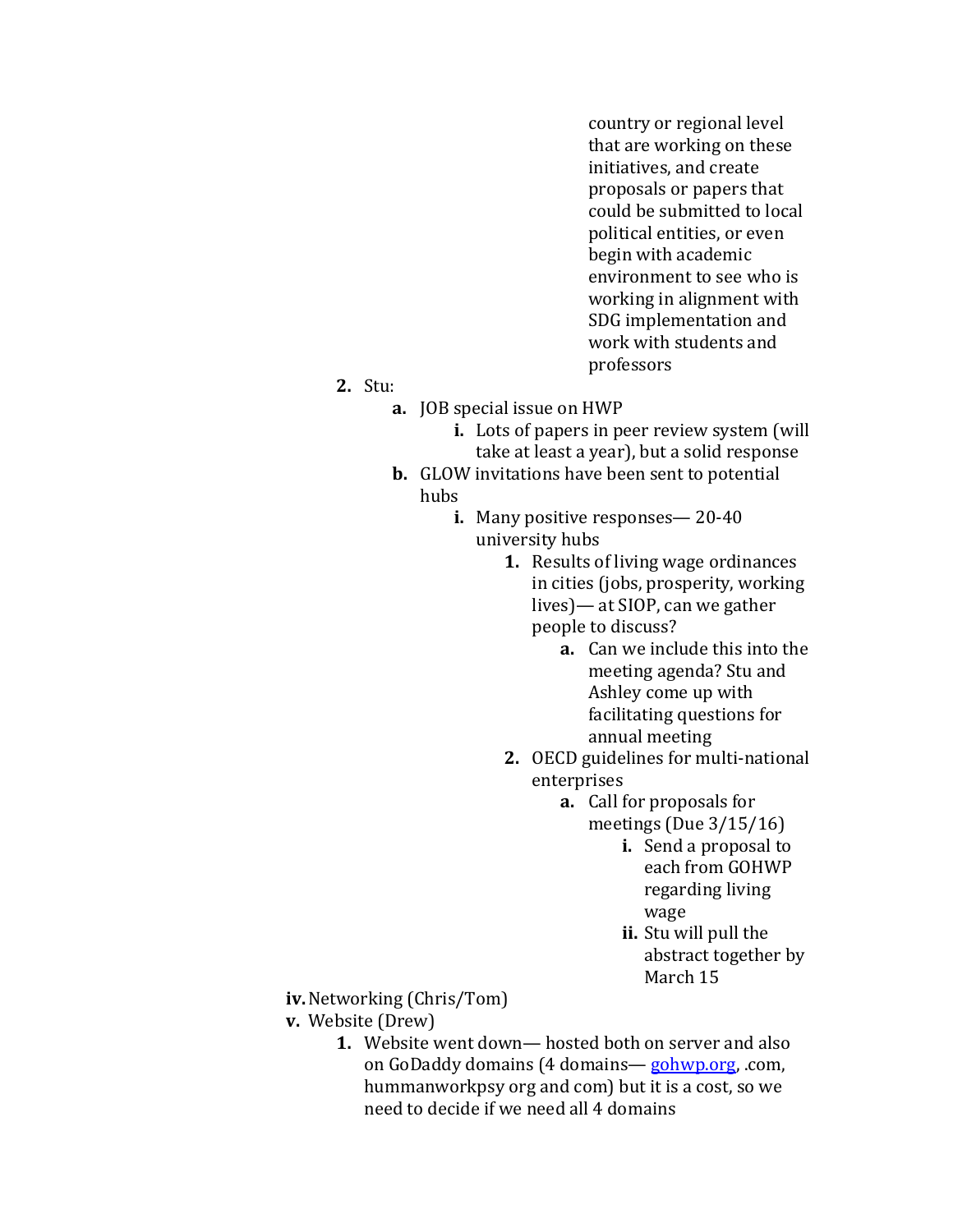- **a.** Made records of usernames and dates, etc.
- **b.** Do we need consolidate?
	- **i.** Will get rid of **[humworkpsy.org](http://humworkpsy.org/)** and .com
- **c.** Investigating how to update website
- **vi.**Student (Sheridan)
- **vii.** Member value
	- **1.** Drew: Volunteer call— 24 responses, students able to give a combined total of 140+ hours per week; large range of interests and experiences. How do we move forward?
		- **a.** Direct ppl with research interest to project GLOW
			- **i.** Drew: reach out to volunteers to see if they're attending SIOP (add to meeting agenda)
			- **ii.** In addition to SIOP, someone needs to take on lead to communicate virtually
				- **1.** Drew will do this to start, with other members taking over some students as projects and responsibilities diversify
			- **iii.**Stu: will send a one-pager to Drew to highlight GLOW
		- **b.** Mary: direct all them to SIOP-UN matrix
			- **i.** Drew: will get people involved immediately, rather than waiting until SIOP and continue momentum
		- **c.** Drew: will reach out, plan a live conversation/webcast, etc.
			- **i.** Web people will look at web directory and start building library
		- **d.** Drew: local chapter heads
			- **i.** Laura: come up with a resource for a local chapter head to be able to start that (checklist, guide, etc.)
			- **ii.** Drew: have a call with them to propose ideas, and then follow-up with written guidelines
- **viii.** Social media
- **ix.**Communications (Ashley)
	- **1.** Communication strategy
		- **a.** Two-way communication
			- **i.** Add suggestion box functionality to website?
		- **b.** Regular membership survey
		- **c.** Town halls